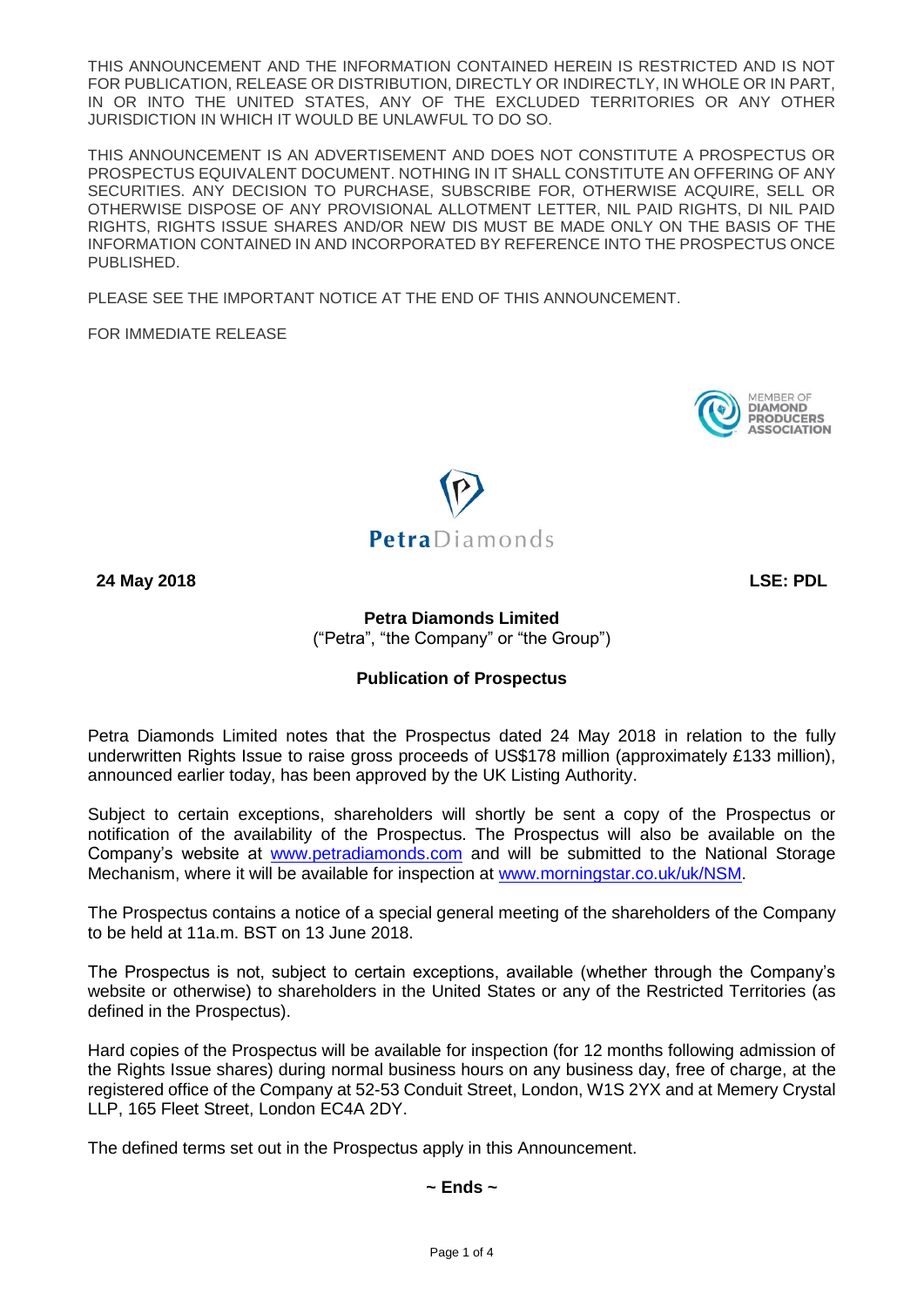### **For further information, please contact:**

# **Petra Diamonds, London** Telephone: +44 20 7494 8203

*(PR Adviser)* Anna Michniewicz

*(Sponsor, Global Co-ordinator, Joint Bookrunner and Underwriter)*

Matthew Coakes Jonathan Hardy Rupert Walford

Cathy Malins Cathy Malins Cathy Malins Cathy Malins Come cathy.malins Come cathy Cornelia arant Cornelia arant Cornelia arant Cornelia arant Cornelia arant Cornelia arant Cornelia arant Cornelia arant Cornelia arant Cornel [cornelia.grant@petradiamonds.com](mailto:cornelia.grant@petradiamonds.com)

**Buchanan** Telephone: +44 20 7466 5000

Bobby Morse [pdl@buchanan.uk.com](mailto:pdl@buchanan.uk.com)

**RBC Capital Markets** Telephone: +44 207 653 4000

## **Barclays Bank Plc** Telephone: +44 20 7623 2323

*(Joint Bookrunner and Underwriter)* Caroline Learmonth Robert Mayhew Philip Drake

## **BMO Capital Markets Limited** Telephone: +44 20 7236 1010

*(Joint Bookrunner and Underwriter)* Jeffrey Couch Neil Haycock Thomas Rider

## **About Petra Diamonds Limited**

Petra Diamonds is a leading independent diamond mining group and a consistent supplier of gem quality rough diamonds to the international market. The Company has a diversified portfolio incorporating interests in five producing operations: three underground mines in South Africa (Finsch, Cullinan and Koffiefontein), the Kimberley Ekapa Mining joint venture (including the Kimberley Underground mine and extensive tailings retreatment operations) and one open pit mine in Tanzania (Williamson). It also maintains an exploration programme in Botswana and South Africa.

Petra's strategy is to focus on value rather than volume production by optimising recoveries from its high quality asset base in order to maximise the efficiency and profitability of its operations. The Group has a significant resource base in excess of 300 million carats, which supports the potential for long-life operations.

Petra conducts all operations according to the highest ethical standards and will only operate in countries which are members of the Kimberley Process. The Company aims to generate tangible value for each of its stakeholders, thereby contributing to the socio-economic development of its host countries and supporting long-term sustainable operations to the benefit of its employees, partners and communities.

Petra is quoted with a premium listing on the Main Market of the London Stock Exchange under the ticker 'PDL' and is a constituent of the FTSE4Good Index. For more information, visit [www.petradiamonds.com.](http://www.petradiamonds.com/)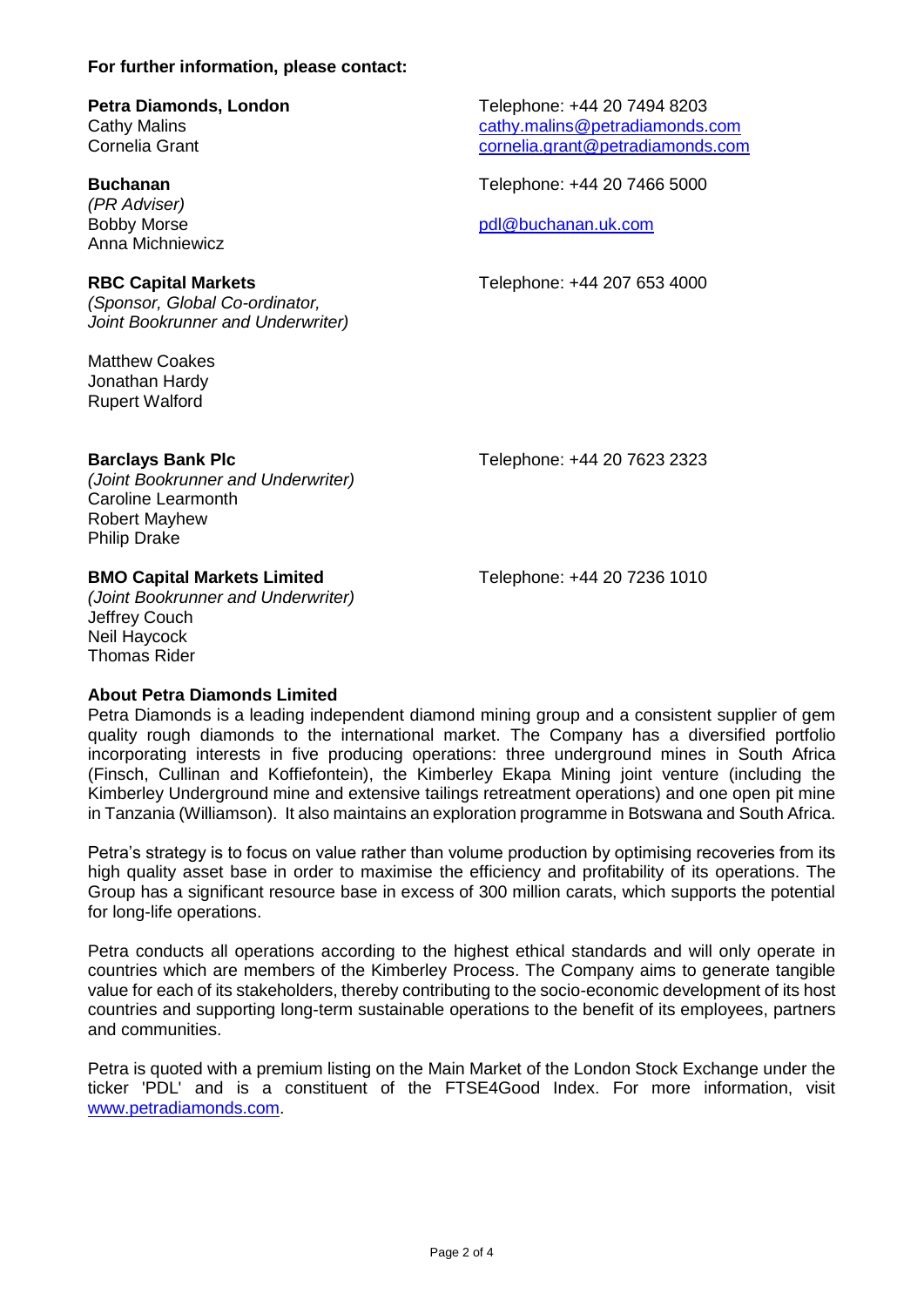### **IMPORTANT NOTICE**

A copy of the Prospectus will be available from the registered office of Petra and on Petra's website at [www.petradiamonds.com](http://www.petradiamonds.com/) provided that the Prospectus will not, subject to certain exceptions, be available (whether through the website or otherwise) to Shareholders in the Excluded Territories or the United States.

Neither the content of Petra's website (or any other website) nor any website accessible by hyperlinks on Petra's website (or any other website) is incorporated in, or forms part of, this announcement.

The information contained in this announcement is for background purposes only and does not purport to be full or complete. No reliance may be placed for any purpose on the information contained in this announcement or its accuracy or completeness. The information in this announcement is subject to change. Nothing in this announcement should be interpreted as a term or condition of the Rights Issue.

These materials are not for release, publication or distribution, directly or indirectly, in or into the United States (including its territories and possessions, any State of the United States and the District of Columbia). These materials do not constitute or form a part of any offer or solicitation to purchase or subscribe for securities in the United States. The Securities have not been and will not be registered under the U.S. Securities Act of 1933, as amended (the "**U.S. Securities Act**") or under any securities laws of any state or other jurisdiction of the United States and may not be offered, sold, taken up, exercised, resold, renounced, transferred or delivered, directly or indirectly, within the United States except pursuant to an applicable exemption from, or in a transaction not subject to, the registration requirements of the U.S. Securities Act and in compliance with any applicable securities laws of any state or other jurisdiction of the United States. There will be no public offer in the United States or any other jurisdiction in which such offer, solicitation or sale would be unlawful prior to registration, exemption from registration or qualification under the securities laws of such jurisdiction.

The distribution of this announcement and/or the Prospectus and/or the Provisional Allotment Letter and/or the transfer of the Rights Issue Shares into jurisdictions other than the United Kingdom may be restricted by law, and, therefore, persons into whose possession this announcement and/or the Prospectus and/or the Provisional Allotment Letter comes should inform themselves about and observe any such restrictions. Any failure to comply with any such restrictions may constitute a violation of the securities laws of such jurisdiction.

RBC Europe Limited (trading as RBC Capital Markets) ("**RBC**"), Barclays Bank Plc (acting through its investment bank) ("**Barclays**") are each authorised in the United Kingdom by the Prudential Regulation Authority (the "**PRA**") and regulated by the PRA and the FCA in the United Kingdom. BMO Capital Markets Limited ("**BMO**", together with RBC and Barclays, the "**Joint Bookrunners**"), which is authorised and regulated in the United Kingdom by the FCA. The Joint Bookrunners are each acting exclusively for the Company and no one else in connection with the Rights Issue and Admission, will not regard any other person (whether or not a recipient of this document) as a client in relation to the Rights Issue or Admission and will not be responsible to anyone other than the Company for providing the protections afforded to their respective clients, or for providing advice, in relation to the Rights Issue or Admission or any other transaction or arrangement referred to herein.

No action has been taken by the Company, RBC, Barclays or BMO that would permit an offering of the Nil Paid Rights, the DI Nil Paid Rights, the Rights Issue Shares or the New DIs, or possession or distribution of this announcement, the Prospectus, the Provisional Allotment Letter or any other offering or publicity material relating to the Nil Paid Rights, the DI Nil Paid Rights, the Rights Issue Shares or the New DIs in any jurisdiction where action for that purpose is required. Persons into whose possession this announcement comes are required by the Company, RBC, Barclays and BMO to inform themselves about, and to observe, such restrictions. Subject to applicable law and regulation, Barclays, as Joint International Bookrunner, will effect offers and sales of the Securities outside South Africa.

No representation or warranty, express or implied, is or will be made as to, or in relation to, and no responsibility or liability is or will be accepted by, RBC, Barclays or BMO, or their respective affiliates